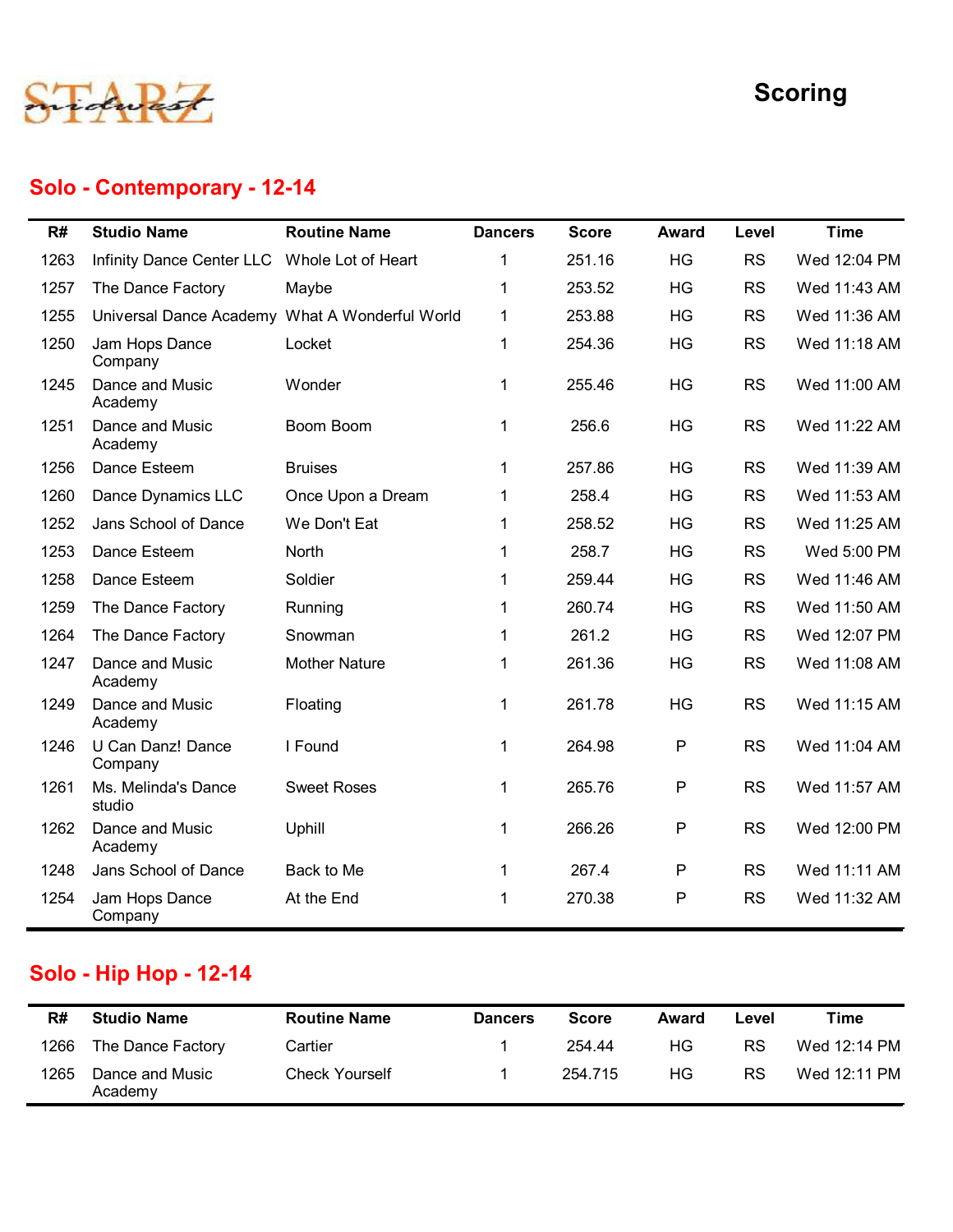

#### Solo - Jazz - 12-14

|      | Solo - Jazz - 12-14                  |                                   |                |                  |              |           | <b>Scoring</b> |
|------|--------------------------------------|-----------------------------------|----------------|------------------|--------------|-----------|----------------|
| R#   | <b>Studio Name</b>                   | <b>Routine Name</b>               | <b>Dancers</b> | <b>Score</b>     | <b>Award</b> | Level     | <b>Time</b>    |
| 1268 | dance endeavors                      | Salute                            | 1              | <b>Scratched</b> |              | <b>RS</b> | Wed 12:21 PM   |
| 1286 | Ms. Melinda's Dance<br>studio        | Sour Candy                        | 1              | <b>Scratched</b> |              | <b>RS</b> | Wed 1:24 PM    |
| 1278 | Zumbrota Dance Studio                | Boy, You can keep it              | 1              | 253.9            | HG           | <b>RS</b> | Wed 12:56 PM   |
| 1288 | Northern Lights Dance<br>Academy     | <b>Bang Bang</b>                  | 1              | 254.86           | HG           | <b>RS</b> | Wed 1:31 PM    |
| 1293 | The Dance Factory                    | Sing                              | 1              | 255.6            | HG           | <b>RS</b> | Wed 1:49 PM    |
| 1275 | Arena Dance Academy                  | S.O.S.                            |                | 255.66           | HG           | <b>RS</b> | Wed 12:46 PM   |
| 1272 | Arena Dance Academy                  | Glam                              |                | 256.74           | HG           | <b>RS</b> | Wed 12:35 PM   |
| 1284 | Zumbrota Dance Studio                | Lost                              |                | 258.1            | HG           | <b>RS</b> | Wed 1:17 PM    |
| 1291 | The Dance Factory                    | Cha Cha                           |                | 258.92           | HG           | <b>RS</b> | Wed 1:42 PM    |
| 1289 | The Dance Factory                    | Ooh La La La                      |                | 259.06           | HG           | <b>RS</b> | Wed 1:35 PM    |
| 1270 | dance endeavors                      | Survivor                          |                | 260.06           | HG           | <b>RS</b> | Wed 12:28 PM   |
| 1290 | Northern Lights Dance<br>Academy     | It's Still Rock And Roll To<br>Me |                | 260.48           | HG           | <b>RS</b> | Wed 1:38 PM    |
| 1273 | U Can Danz! Dance<br>Company         | Control                           | 1              | 261.6            | HG           | <b>RS</b> | Wed 12:39 PM   |
| 1281 | Dance Esteem                         | I Wanna Dance With<br>Somebody    | $\mathbf{1}$   | 261.7            | HG           | <b>RS</b> | Wed 1:07 PM    |
| 1277 | Kaleidoscope Dance<br>Studio         | Poison                            | $\mathbf 1$    | 261.84           | HG           | <b>RS</b> | Wed 12:53 PM   |
| 1274 | Jans School of Dance                 | I'm Ready                         | -1             | 262.58           | HG           | <b>RS</b> | Wed 12:42 PM   |
| 1280 | Zumbrota Dance Studio                | My Boyfriend's Back               |                | 264.02           | P            | <b>RS</b> | Wed 1:03 PM    |
| 1285 | Northern Lights Dance<br>Academy     | vYzzi                             | -1             | 264.7            | P            | <b>RS</b> | Wed 1:21 PM    |
| 1283 | <b>Almost Famous Dance</b><br>Studio | Grown Woman                       |                | 265.82           | P            | <b>RS</b> | Wed 1:14 PM    |
| 1276 | U Can Danz! Dance<br>Company         | Worship                           | $\mathbf{1}$   | 265.86           | P            | <b>RS</b> | Wed 12:49 PM   |
| 1287 | <b>Almost Famous Dance</b><br>Studio | Fighter                           | 1              | 266.08           | P            | <b>RS</b> | Wed 1:28 PM    |
| 1282 | Jam Hops Dance<br>Company            | Body Language                     | -1             | 266.64           | P            | <b>RS</b> | Wed 1:10 PM    |
| 1271 | U Can Danz! Dance<br>Company         | <b>Cover Girl</b>                 | $\mathbf 1$    | 267.64           | P            | <b>RS</b> | Wed 12:32 PM   |
| 1269 | U Can Danz! Dance<br>Company         | Chain of Fools                    | -1             | 270.6            | P            | <b>RS</b> | Wed 12:25 PM   |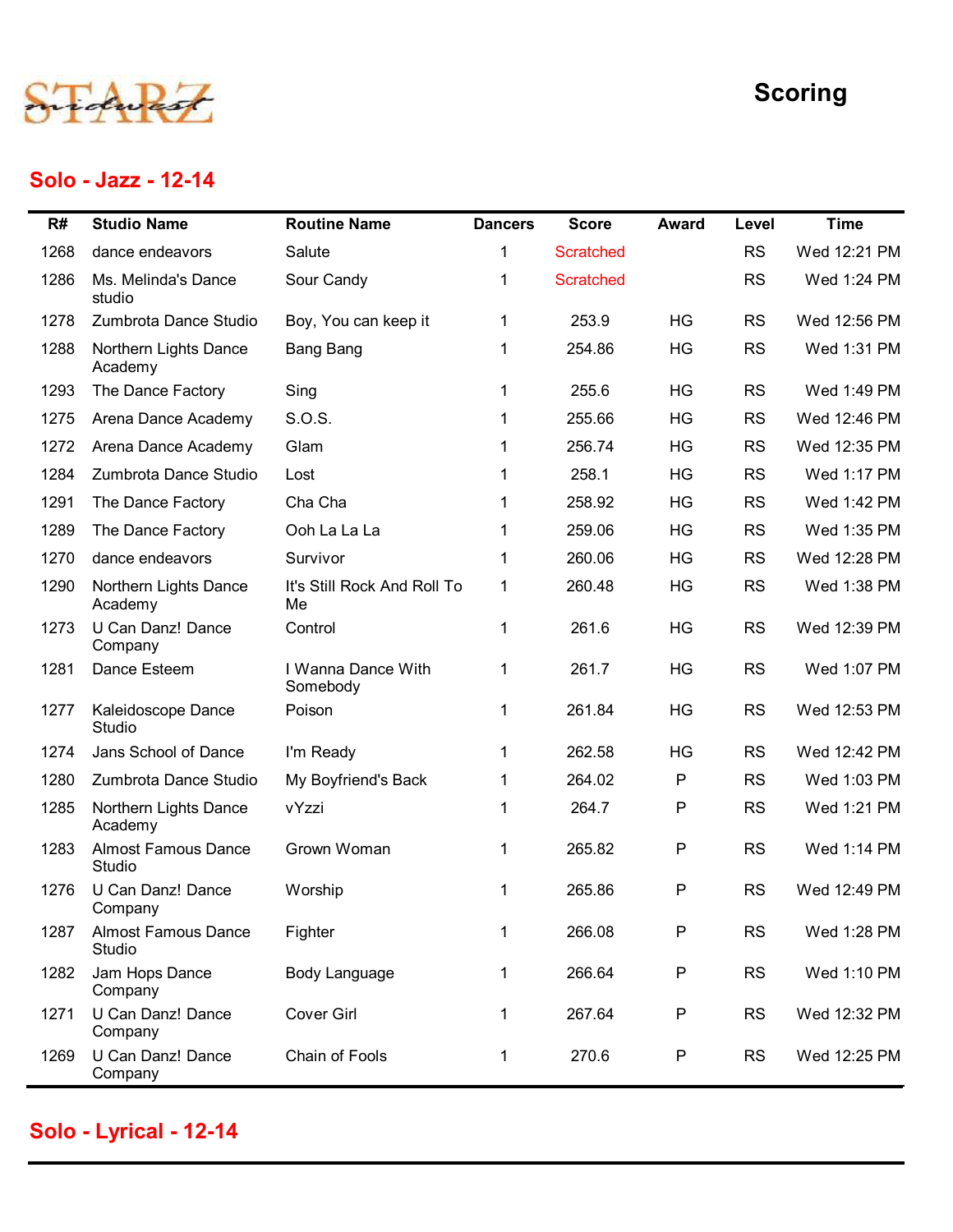

|      |                                      |                                    |                |              |              |           | <b>Scoring</b> |
|------|--------------------------------------|------------------------------------|----------------|--------------|--------------|-----------|----------------|
| R#   | <b>Studio Name</b>                   | <b>Routine Name</b>                | <b>Dancers</b> | <b>Score</b> | <b>Award</b> | Level     | <b>Time</b>    |
| 1318 | Ms. Melinda's Dance<br>studio        | <b>Butterfly Fly Away</b>          |                | Scratched    |              | <b>RS</b> | Wed 4:06 PM    |
| 1310 | Lake Effect Dance                    | <b>Butterfly Kisses</b>            | 1              | 248.22       | <b>HG</b>    | <b>RS</b> | Wed 3:38 PM    |
| 1297 | dance endeavors                      | Control                            | 1              | 249.7        | <b>HG</b>    | <b>RS</b> | Wed 2:53 PM    |
| 1321 | Infinity Dance Center LLC            | Imagine                            | 1              | 250.5        | HG           | <b>RS</b> | Wed 4:17 PM    |
| 1316 | Zumbrota Dance Studio                | Warrior                            | 1              | 251.38       | HG           | <b>RS</b> | Wed 3:59 PM    |
| 1307 | Kaleidoscope Dance<br>Studio         | Cover Me in Sunshine               | 1              | 252.14       | <b>HG</b>    | <b>RS</b> | Wed 3:28 PM    |
| 1319 | The Dance Factory                    | Lovely                             |                | 252.3        | HG           | <b>RS</b> | Wed 4:10 PM    |
| 1314 | The Dance Factory                    | Countdowns                         |                | 252.34       | HG           | <b>RS</b> | Wed 3:52 PM    |
| 1304 | The Dance Factory                    | Only Love                          |                | 253.2        | HG           | <b>RS</b> | Wed 3:17 PM    |
| 1324 | Ms. Melinda's Dance<br>studio        | Smells Like Teen Spirit            | 1              | 253.26       | HG           | <b>RS</b> | Wed 4:27 PM    |
| 1309 | Kaleidoscope Dance<br>Studio         | The Champion                       | $\mathbf 1$    | 253.74       | HG           | <b>RS</b> | Wed 3:35 PM    |
| 1301 | Kaleidoscope Dance<br>Studio         | Rescue                             | 1              | 255.12       | HG           | <b>RS</b> | Wed 3:07 PM    |
| 1322 | Ms. Melinda's Dance<br>studio        | Old Days                           | $\mathbf{1}$   | 256.1        | HG           | <b>RS</b> | Wed 4:20 PM    |
| 1311 | <b>FUSION CENTER</b>                 | Don't Forget About Me              | $\mathbf{1}$   | 257.14       | HG           | <b>RS</b> | Wed 3:42 PM    |
| 1323 | Spotlight Dance Academy              | When We Were Young                 | $\mathbf{1}$   | 257.5        | HG           | <b>RS</b> | Wed 4:24 PM    |
| 1296 | U Can Danz! Dance<br>Company         | Won't Let You Go                   | $\mathbf 1$    | 257.8        | HG           | <b>RS</b> | Wed 2:49 PM    |
| 1325 | The Dance Factory                    | Speaking Of The End                | $\mathbf{1}$   | 258.7        | HG           | <b>RS</b> | Wed 4:31 PM    |
| 1298 | <b>Almost Famous Dance</b><br>Studio | Can't Help Falling In<br>Love      | $\mathbf{1}$   | 258.78       | HG           | <b>RS</b> | Wed 2:56 PM    |
| 1320 | Ms. Melinda's Dance<br>studio        | <b>Hopelessly Devoted</b>          | $\mathbf{1}$   | 258.9        | HG           | <b>RS</b> | Wed 4:13 PM    |
| 1294 | Dance and Music<br>Academy           | Don't Think Twice, It's<br>Alright | $\mathbf{1}$   | 259          | HG           | <b>RS</b> | Wed 2:42 PM    |
| 1315 | Ms. Melinda's Dance<br>studio        | Older Than I Am                    | $\mathbf{1}$   | 259.12       | HG           | <b>RS</b> | Wed 3:56 PM    |
| 1313 | All That Dance Inc                   | Somebody's Someone                 | $\mathbf{1}$   | 259.6        | HG           | <b>RS</b> | Wed 3:49 PM    |
| 1306 | <b>Almost Famous Dance</b><br>Studio | What About Us                      | $\mathbf 1$    | 259.82       | HG           | <b>RS</b> | Wed 3:24 PM    |
| 1317 | Dance Dynamics LLC                   | Inner Demons                       | 1              | 260.94       | <b>HG</b>    | <b>RS</b> | Wed 4:03 PM    |
| 1312 | The Dance Factory                    | Like I'm Gonna Lose You            | $\mathbf{1}$   | 261.28       | <b>HG</b>    | <b>RS</b> | Wed 3:45 PM    |
| 1300 | Jans School of Dance                 | <b>Falling Water</b>               | 1              | 261.34       | <b>HG</b>    | <b>RS</b> | Wed 3:03 PM    |
| 1326 | Jam Hops Dance<br>Company            | Better Half of Me                  | 1              | 261.96       | HG           | <b>RS</b> | Wed 4:34 PM    |
| 1299 | U Can Danz! Dance<br>Company         | Come Home                          |                | 262.08       | HG           | <b>RS</b> | Wed 3:00 PM    |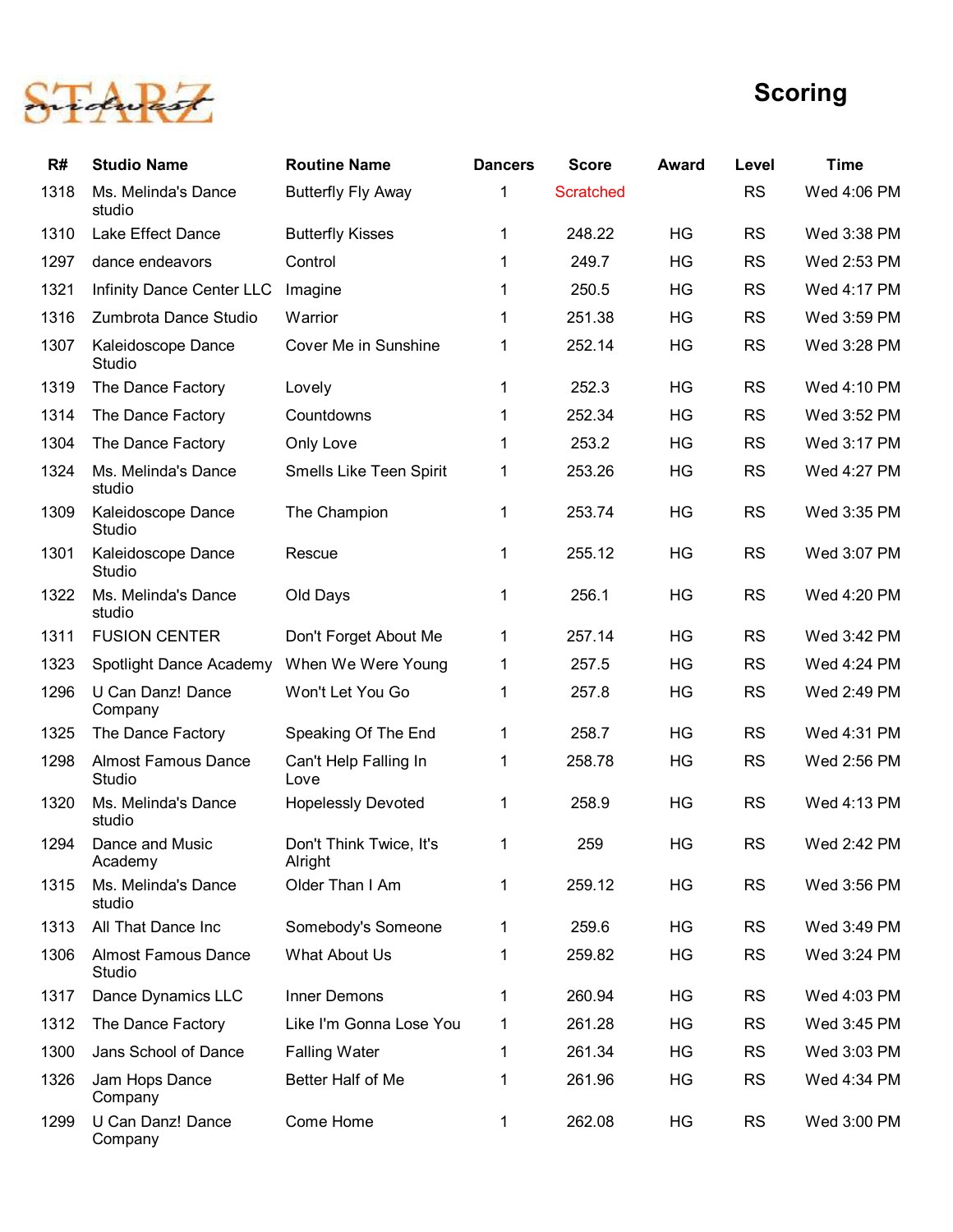

|      |                                          |                                |                |              |              |           | <b>Scoring</b> |
|------|------------------------------------------|--------------------------------|----------------|--------------|--------------|-----------|----------------|
|      |                                          |                                |                |              |              |           |                |
| 1303 | <b>Almost Famous Dance</b><br>Studio     | Always Remember Us<br>This Way | $\mathbf{1}$   | 262.54       | <b>HG</b>    | <b>RS</b> | Wed 3:14 PM    |
| 1302 | Jam Hops Dance<br>Company                | House With No Mirrors          | $\mathbf{1}$   | 262.78       | HG           | <b>RS</b> | Wed 3:10 PM    |
| 1308 | <b>Almost Famous Dance</b><br>Studio     | Slide                          | $\mathbf 1$    | 263.98       | HG           | <b>RS</b> | Wed 3:31 PM    |
| 1305 | Jam Hops Dance<br>Company                | <b>What Now</b>                | $\mathbf 1$    | 264.7        | $\mathsf{P}$ | <b>RS</b> | Wed 3:21 PM    |
|      |                                          |                                |                |              |              |           |                |
|      | <b>Solo - Musical Show - 12-14</b>       |                                |                |              |              |           |                |
| R#   | <b>Studio Name</b>                       | <b>Routine Name</b>            | <b>Dancers</b> | <b>Score</b> | <b>Award</b> | Level     | <b>Time</b>    |
| 1328 | <b>Diamond Dance Studio</b>              | The History of Wrong<br>Guys   | $\overline{1}$ | Scratched    |              | <b>RS</b> | Wed 4:41 PM    |
| 1329 | Dance and Music<br>Academy               | Watch What Happens             | $\mathbf 1$    | 253.04       | HG           | <b>RS</b> | Wed 4:45 PM    |
| 1330 | <b>Almost Famous Dance</b><br>$Q$ fundio | <b>Little Girls</b>            | $\mathbf 1$    | 254          | HG           | <b>RS</b> | Wed 4:48 PM    |

#### Solo - Musical Show - 12-14

|      |                                      |                                |                |                  |              |           | <b>Scoring</b> |
|------|--------------------------------------|--------------------------------|----------------|------------------|--------------|-----------|----------------|
| 1303 | <b>Almost Famous Dance</b><br>Studio | Always Remember Us<br>This Way | $\mathbf 1$    | 262.54           | HG           | <b>RS</b> | Wed 3:14 PM    |
| 1302 | Jam Hops Dance<br>Company            | House With No Mirrors          | $\mathbf{1}$   | 262.78           | HG           | <b>RS</b> | Wed 3:10 PM    |
| 1308 | <b>Almost Famous Dance</b><br>Studio | Slide                          | $\mathbf{1}$   | 263.98           | HG           | <b>RS</b> | Wed 3:31 PM    |
| 1305 | Jam Hops Dance<br>Company            | <b>What Now</b>                | 1              | 264.7            | P            | <b>RS</b> | Wed 3:21 PM    |
|      | <b>Solo - Musical Show - 12-14</b>   |                                |                |                  |              |           |                |
| R#   | <b>Studio Name</b>                   | <b>Routine Name</b>            | <b>Dancers</b> | <b>Score</b>     | Award        | Level     | <b>Time</b>    |
| 1328 | <b>Diamond Dance Studio</b>          | The History of Wrong<br>Guys   | 1              | <b>Scratched</b> |              | <b>RS</b> | Wed 4:41 PM    |
| 1329 | Dance and Music<br>Academy           | Watch What Happens             | $\mathbf{1}$   | 253.04           | HG           | <b>RS</b> | Wed 4:45 PM    |
| 1330 | <b>Almost Famous Dance</b><br>Studio | <b>Little Girls</b>            | $\mathbf{1}$   | 254              | HG           | <b>RS</b> | Wed 4:48 PM    |
| 1327 | <b>Almost Famous Dance</b><br>Studio | Call me Back                   | $\mathbf 1$    | 256.08           | HG           | <b>RS</b> | Wed 4:38 PM    |
| 1332 | <b>Almost Famous Dance</b><br>Studio | Whatever Lola Wants            | $\mathbf{1}$   | 265.2            | ${\sf P}$    | <b>RS</b> | Wed 4:55 PM    |
| 1331 | Ms. Melinda's Dance<br>studio        | Hot Honey Rag                  | $\mathbf{1}$   | 267.02           | P            | <b>RS</b> | Wed 4:52 PM    |
| 1333 | <b>Triple Threat Divas</b>           | Can't Do it Alone              | $\mathbf 1$    | 269.24           | P            | <b>RS</b> | Wed 4:59 PM    |
|      | Solo - Novelty/Character - 12-14     |                                |                |                  |              |           |                |
| R#   | <b>Studio Name</b>                   | <b>Routine Name</b>            | <b>Dancers</b> | <b>Score</b>     | <b>Award</b> | Level     | <b>Time</b>    |
| 1334 | New Attitudes Dance<br>Company       | Kindergarten Love Song         | 1              | 256.08           | HG           | <b>RS</b> | Wed 5:02 PM    |

### Solo - Novelty/Character - 12-14

| R#   | <b>Studio Name</b>             | <b>Routine Name</b>    | <b>Dancers</b> | Score  | Award | _evel | Time        |
|------|--------------------------------|------------------------|----------------|--------|-------|-------|-------------|
| 1334 | New Attitudes Dance<br>Company | Kindergarten Love Song |                | 256.08 | HG.   | RS    | Wed 5:02 PM |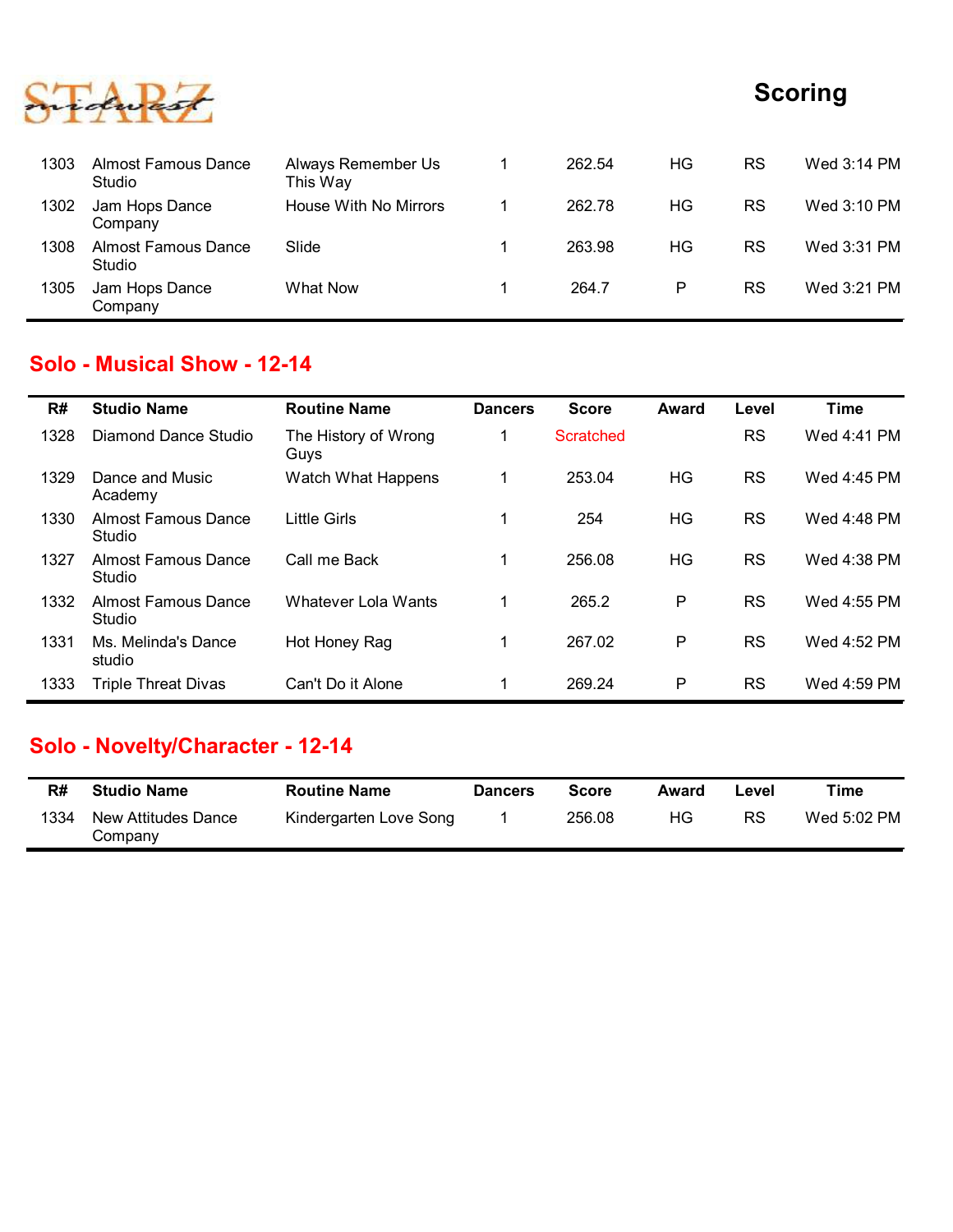

### Solo - Open - 12-14

|      | Solo - Open - 12-14                      |                                        |                |              |              |           | <b>Scoring</b> |
|------|------------------------------------------|----------------------------------------|----------------|--------------|--------------|-----------|----------------|
| R#   | <b>Studio Name</b>                       | <b>Routine Name</b>                    | <b>Dancers</b> | <b>Score</b> | <b>Award</b> | Level     | <b>Time</b>    |
| 1341 | New Attitudes Dance<br>Company           | Sister                                 | $\mathbf 1$    | 246.34       | HG           | <b>RS</b> | Wed 5:27 PM    |
| 1339 | Universal Dance Academy False Confidence |                                        | $\mathbf 1$    | 248.66       | HG           | <b>RS</b> | Wed 5:20 PM    |
| 1335 | Dance and Music<br>Academy               | <b>Stupid Deep</b>                     | $\mathbf 1$    | 250.46       | HG           | <b>RS</b> | Wed 5:06 PM    |
| 1338 | Jam Hops Dance<br>Company                | Overwhelmed                            | $\mathbf 1$    | 252.8        | HG           | <b>RS</b> | Wed 5:16 PM    |
| 1336 | Spotlight Dance Academy                  | <b>Bad Guy</b>                         | $\mathbf{1}$   | 253.3        | HG           | <b>RS</b> | Wed 5:09 PM    |
| 1340 | Dance Dynamics LLC                       | <b>Moments Passed</b>                  | $\mathbf 1$    | 259.74       | HG           | <b>RS</b> | Wed 5:23 PM    |
| 1343 | Jam Hops Dance<br>Company                | Attention                              | $\mathbf{1}$   | 264.98       | P            | <b>RS</b> | Wed 5:34 PM    |
| 1342 | <b>Triple Threat Divas</b>               | Revenge So sweet                       | 1              | 268.78       | P            | <b>RS</b> | Wed 5:30 PM    |
|      | <b>Solo - Pointe - 12-14</b>             |                                        |                |              |              |           |                |
| R#   | <b>Studio Name</b>                       | <b>Routine Name</b>                    | <b>Dancers</b> | <b>Score</b> | <b>Award</b> | Level     | <b>Time</b>    |
| 1344 | Jam Hops Dance<br>Company                | <b>Esmeralda Variation</b>             | 1              | 263.2        | HG           | RS        | Wed 5:37 PM    |
|      | D/T - Contemporary - 12-14               |                                        |                |              |              |           |                |
| R#   | <b>Studio Name</b>                       | <b>Routine Name</b>                    | <b>Dancers</b> | <b>Score</b> | <b>Award</b> | Level     | <b>Time</b>    |
| 1350 | <b>FUSION CENTER</b>                     | <b>Falling Apart</b>                   | $\overline{c}$ | 253.7        | HG           | <b>RS</b> | Wed 7:52 PM    |
| 1363 | Zumbrota Dance Studio                    | Footprints                             | $\overline{c}$ | 254.22       | HG           | <b>RS</b> | Wed 7:54 PM    |
| 1358 | Jam Hops Dance<br>CommonW                | Advice To My Younger<br>C <sub>0</sub> | $\overline{2}$ | 256.7        | HG           | <b>RS</b> | Wed 7:36 PM    |

#### Solo - Pointe - 12-14

| R#   | <b>Studio Name</b>        | <b>Routine Name</b> | <b>Dancers</b> | Score | Award | ∟evel | Time        |
|------|---------------------------|---------------------|----------------|-------|-------|-------|-------------|
| 1344 | Jam Hops Dance<br>Company | Esmeralda Variation |                | 263.2 | ΗG    | RS    | Wed 5:37 PM |

### D/T - Contemporary - 12-14

|              | Company                                            |                                            |                                  |                 |              |                        |                            |
|--------------|----------------------------------------------------|--------------------------------------------|----------------------------------|-----------------|--------------|------------------------|----------------------------|
| 1336         | Spotlight Dance Academy                            | <b>Bad Guy</b>                             | $\mathbf 1$                      | 253.3           | <b>HG</b>    | <b>RS</b>              | Wed 5:09 PM                |
| 1340         | Dance Dynamics LLC                                 | <b>Moments Passed</b>                      | 1                                | 259.74          | HG           | <b>RS</b>              | Wed 5:23 PM                |
| 1343         | Jam Hops Dance<br>Company                          | Attention                                  | $\mathbf 1$                      | 264.98          | P            | <b>RS</b>              | Wed 5:34 PM                |
| 1342         | <b>Triple Threat Divas</b>                         | Revenge So sweet                           | $\mathbf{1}$                     | 268.78          | P            | <b>RS</b>              | Wed 5:30 PM                |
|              | Solo - Pointe - 12-14                              |                                            |                                  |                 |              |                        |                            |
| R#           | <b>Studio Name</b>                                 | <b>Routine Name</b>                        | <b>Dancers</b>                   | <b>Score</b>    | <b>Award</b> | Level                  | <b>Time</b>                |
| 1344         | Jam Hops Dance<br>Company                          | <b>Esmeralda Variation</b>                 | 1                                | 263.2           | HG           | <b>RS</b>              | Wed 5:37 PM                |
|              | D/T - Contemporary - 12-14                         |                                            |                                  |                 |              |                        |                            |
|              |                                                    |                                            |                                  |                 |              |                        |                            |
| R#           | <b>Studio Name</b>                                 | <b>Routine Name</b>                        | <b>Dancers</b>                   | <b>Score</b>    | <b>Award</b> | Level                  | <b>Time</b>                |
| 1350         | <b>FUSION CENTER</b>                               | <b>Falling Apart</b>                       | $\overline{2}$                   | 253.7           | <b>HG</b>    | <b>RS</b>              | Wed 7:52 PM                |
| 1363<br>1358 | Zumbrota Dance Studio<br>Jam Hops Dance<br>Company | Footprints<br>Advice To My Younger<br>Self | $\overline{2}$<br>$\overline{2}$ | 254.22<br>256.7 | HG<br>HG     | <b>RS</b><br><b>RS</b> | Wed 7:54 PM<br>Wed 7:36 PM |
| 1360         | Jam Hops Dance<br>Company                          | <b>Distortion</b>                          | $\overline{2}$                   | 257.8           | HG           | <b>RS</b>              | Wed 7:43 PM                |
| 1359         | The Dance Factory                                  | Rescue                                     | $\overline{2}$                   | 260.2           | <b>HG</b>    | <b>RS</b>              | Wed 7:40 PM                |
| 1361         | All That Dance Inc                                 | Runaway                                    | $\overline{2}$                   | 263.2           | <b>HG</b>    | <b>RS</b>              | Wed 7:47 PM                |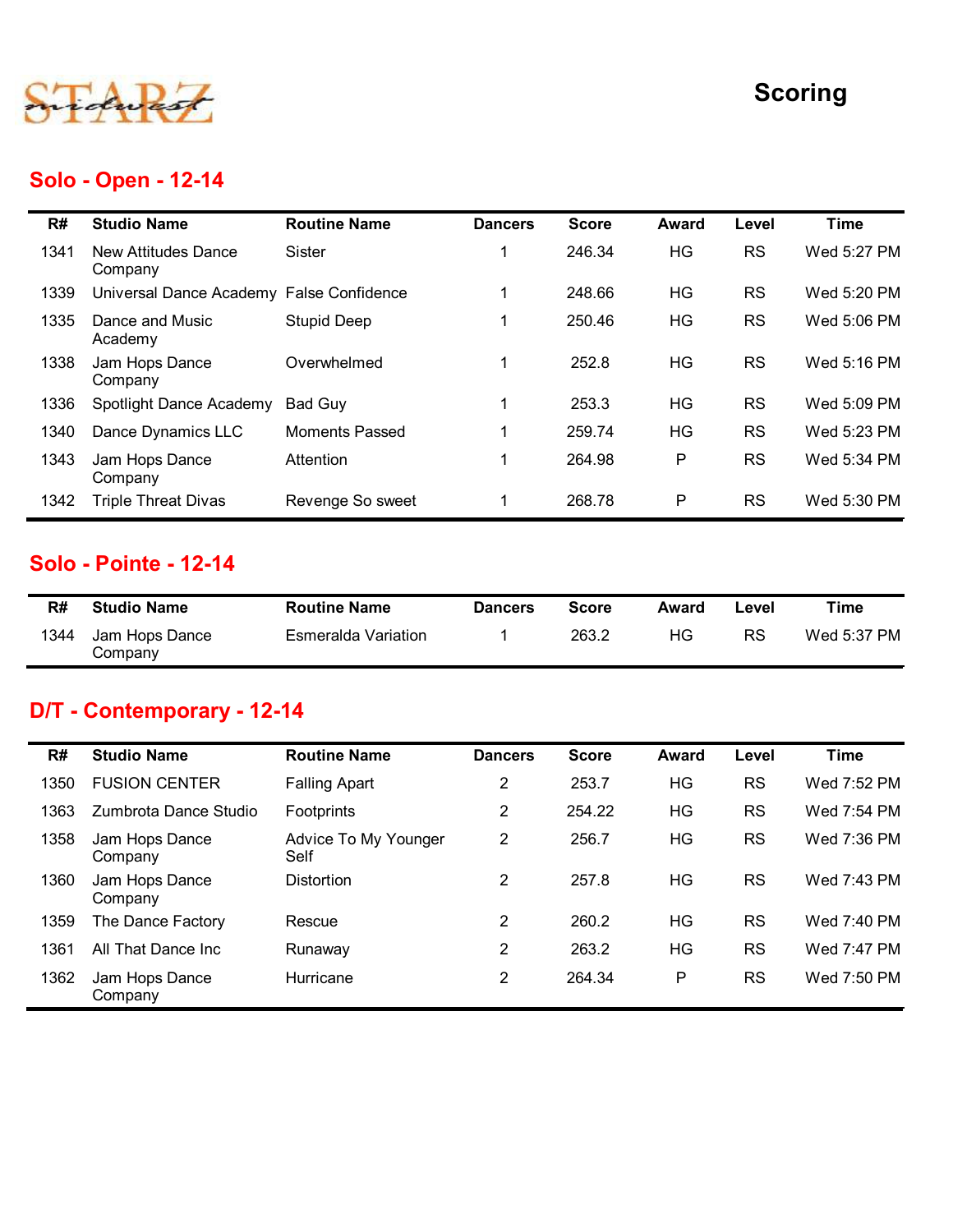

### Solo - Tap - 12-14

|      |                               |                             |                |              |              |           | <b>Scoring</b> |
|------|-------------------------------|-----------------------------|----------------|--------------|--------------|-----------|----------------|
|      | Solo - Tap - 12-14            |                             |                |              |              |           |                |
| R#   | <b>Studio Name</b>            | <b>Routine Name</b>         | <b>Dancers</b> | <b>Score</b> | Award        | Level     | <b>Time</b>    |
| 1355 | The Dance Factory             | Get Ready For The<br>Mayhem | 1              | 252.08       | HG           | <b>RS</b> | Wed 6:16 PM    |
| 1348 | The Dance Factory             | <b>Bills</b>                | $\mathbf{1}$   | 256.7        | <b>HG</b>    | <b>RS</b> | Wed 5:51 PM    |
| 1354 | Ms. Melinda's Dance<br>studio | Sugga Rap                   | $\mathbf{1}$   | 257.28       | HG           | <b>RS</b> | Wed 6:12 PM    |
| 1345 | Dance Esteem                  | Fly Away                    | $\mathbf{1}$   | 257.56       | HG           | <b>RS</b> | Wed 5:41 PM    |
| 1346 | Dance and Music<br>Academy    | Swing Set                   | $\mathbf{1}$   | 259.12       | HG           | <b>RS</b> | Wed 5:44 PM    |
| 1353 | Dance Esteem                  | Seven Nation Army           | $\mathbf{1}$   | 260.42       | <b>HG</b>    | <b>RS</b> | Wed 6:09 PM    |
| 1347 | Ms. Melinda's Dance<br>studio | <b>Banana Pancakes</b>      | $\mathbf{1}$   | 263.24       | <b>HG</b>    | <b>RS</b> | Wed 5:48 PM    |
| 1351 | The Dance Factory             | Steamboat Willie            | -1             | 263.36       | HG           | <b>RS</b> | Wed 6:02 PM    |
| 1352 | Ms. Melinda's Dance<br>studio | <b>Bittersweet Change</b>   | $\mathbf{1}$   | 265.02       | P            | <b>RS</b> | Wed 6:05 PM    |
| 1349 | Jam Hops Dance<br>Company     | The Things I Regret         | $\mathbf{1}$   | 266.72       | P            | <b>RS</b> | Wed 5:55 PM    |
|      | D/T - Acrobatic - 12-14       |                             |                |              |              |           |                |
| R#   | <b>Studio Name</b>            | <b>Routine Name</b>         | <b>Dancers</b> | <b>Score</b> | <b>Award</b> | Level     | <b>Time</b>    |
|      | Dance Dynamics LLC            |                             |                |              |              |           |                |

#### D/T - Acrobatic - 12-14

| R#   | <b>Studio Name</b> | <b>Routine Name</b> | <b>Dancers</b> | Score | Award | ∟evel | Time        |
|------|--------------------|---------------------|----------------|-------|-------|-------|-------------|
| 1356 | Dance Dynamics LLC | Work Song           |                | 258.5 | HG.   | RS    | Wed 7:29 PM |

### D/T - Hip Hop - 12-14

| 1351       | The Dance Factory                                  | Steamboat Willie                          | $\mathbf 1$                      | 263.36                 | HG                 | <b>RS</b>          | Wed 6:02 PM                |
|------------|----------------------------------------------------|-------------------------------------------|----------------------------------|------------------------|--------------------|--------------------|----------------------------|
| 1352       | Ms. Melinda's Dance<br>studio                      | <b>Bittersweet Change</b>                 | 1                                | 265.02                 | P                  | <b>RS</b>          | Wed 6:05 PM                |
| 1349       | Jam Hops Dance<br>Company                          | The Things I Regret                       | $\mathbf{1}$                     | 266.72                 | P                  | <b>RS</b>          | Wed 5:55 PM                |
|            | D/T - Acrobatic - 12-14                            |                                           |                                  |                        |                    |                    |                            |
|            |                                                    |                                           |                                  |                        |                    |                    |                            |
| R#         | <b>Studio Name</b>                                 | <b>Routine Name</b>                       | <b>Dancers</b>                   | <b>Score</b>           | <b>Award</b>       | Level              | <b>Time</b>                |
| 1356       | Dance Dynamics LLC<br><b>D/T - Hip Hop - 12-14</b> | Work Song                                 | $\overline{2}$                   | 258.5                  | HG                 | <b>RS</b>          | Wed 7:29 PM                |
|            |                                                    |                                           |                                  |                        |                    |                    |                            |
| R#<br>1364 | <b>Studio Name</b><br>Jam Hops Dance               | <b>Routine Name</b><br><b>Black Widow</b> | <b>Dancers</b><br>$\overline{2}$ | <b>Score</b><br>258.22 | <b>Award</b><br>HG | Level<br><b>RS</b> | <b>Time</b><br>Wed 7:57 PM |
| 1366       | Company<br>U Can Danz! Dance                       | Like a Girl                               | $\overline{2}$                   | 260.46                 | HG                 | <b>RS</b>          | Wed 8:04 PM                |
| 1367       | Company<br>Jam Hops Dance<br>Company               | Eye of the Tiger                          | $\overline{2}$                   | 262.52                 | HG                 | <b>RS</b>          | Wed 8:08 PM                |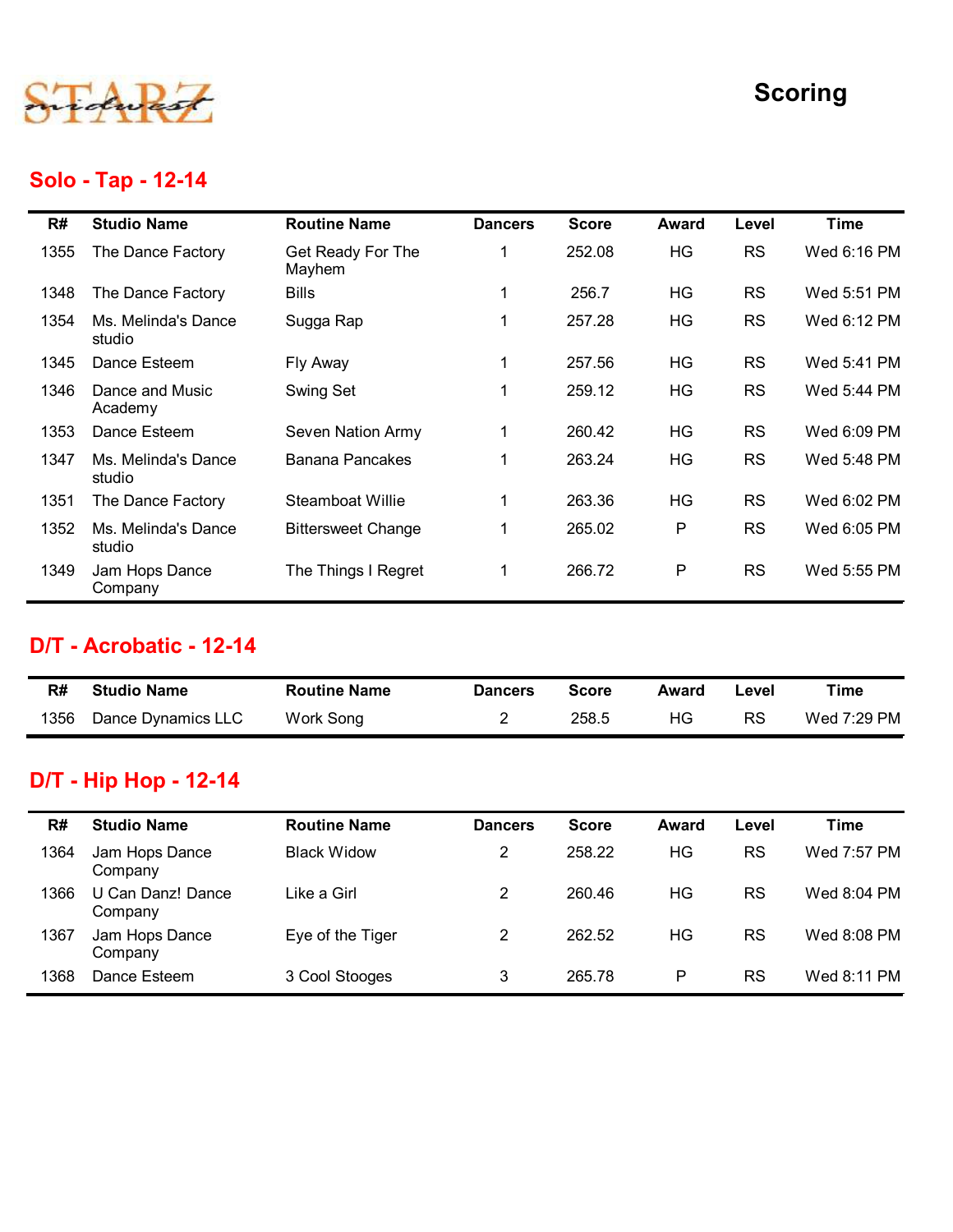

#### D/T - Jazz - 12-14

|              |                                                       |                                  |                                  |                  |              |                        | <b>Scoring</b>             |
|--------------|-------------------------------------------------------|----------------------------------|----------------------------------|------------------|--------------|------------------------|----------------------------|
|              | D/T - Jazz - 12-14                                    |                                  |                                  |                  |              |                        |                            |
| R#           | <b>Studio Name</b>                                    | <b>Routine Name</b>              | <b>Dancers</b>                   | <b>Score</b>     | <b>Award</b> | Level                  | <b>Time</b>                |
| 1376<br>1377 | Zumbrota Dance Studio<br>Kaleidoscope Dance<br>Studio | Howlin For You<br>Jailhouse Rock | $\overline{c}$<br>$\overline{2}$ | 248.72<br>251.52 | HG<br>HG     | <b>RS</b><br><b>RS</b> | Wed 8:39 PM<br>Wed 8:43 PM |
| 1380         | U Can Danz! Dance<br>Company                          | Rumor Has It                     | $\overline{2}$                   | 252.64           | HG           | <b>RS</b>              | Wed 8:53 PM                |
| 1379         | Zumbrota Dance Studio                                 | Rather Be                        | $\overline{2}$                   | 253.26           | HG           | <b>RS</b>              | Wed 8:50 PM                |
| 1370         | Zumbrota Dance Studio                                 | Yes, Yes I Can                   | $\overline{2}$                   | 253.58           | HG           | <b>RS</b>              | Wed 8:18 PM                |
| 1374         | Dance and Music<br>Academy                            | Genetics                         | 3                                | 254.18           | HG           | <b>RS</b>              | Wed 8:32 PM                |
| 1373         | U Can Danz! Dance<br>Company                          | Roots                            | $\overline{2}$                   | 256.26           | HG           | <b>RS</b>              | Wed 8:29 PM                |
| 1372         | Zumbrota Dance Studio                                 | Run                              | $\overline{2}$                   | 256.34           | HG           | <b>RS</b>              | Wed 8:25 PM                |
| 1381         | Zumbrota Dance Studio                                 | Wu Baby                          | $\overline{c}$                   | 258.82           | HG           | <b>RS</b>              | Wed 8:57 PM                |
| 1383         | Northern Lights Dance<br>Academy                      | Disco Pop                        | $\overline{c}$                   | 258.86           | HG           | <b>RS</b>              | Wed 9:04 PM                |
| 1375         | U Can Danz! Dance<br>Company                          | Let's Get Loud                   | $\overline{a}$                   | 259.16           | HG           | <b>RS</b>              | Wed 8:36 PM                |
| 1382         | The Dance Factory                                     | Putting On The Ritz              | $\overline{2}$                   | 260.3            | HG           | <b>RS</b>              | Wed 9:00 PM                |
| 1371         | <b>FUSION CENTER</b>                                  | My Same                          | $\overline{a}$                   | 261.32           | HG           | <b>RS</b>              | Wed 8:22 PM                |
| 1369         | U Can Danz! Dance<br>Company                          | Queen Bee                        | $\overline{a}$                   | 262.64           | HG           | <b>RS</b>              | Wed 8:15 PM                |
| 1378         | U Can Danz! Dance<br>Company                          | A Little Party                   | $\overline{a}$                   | 267.4            | P            | <b>RS</b>              | Wed 8:46 PM                |